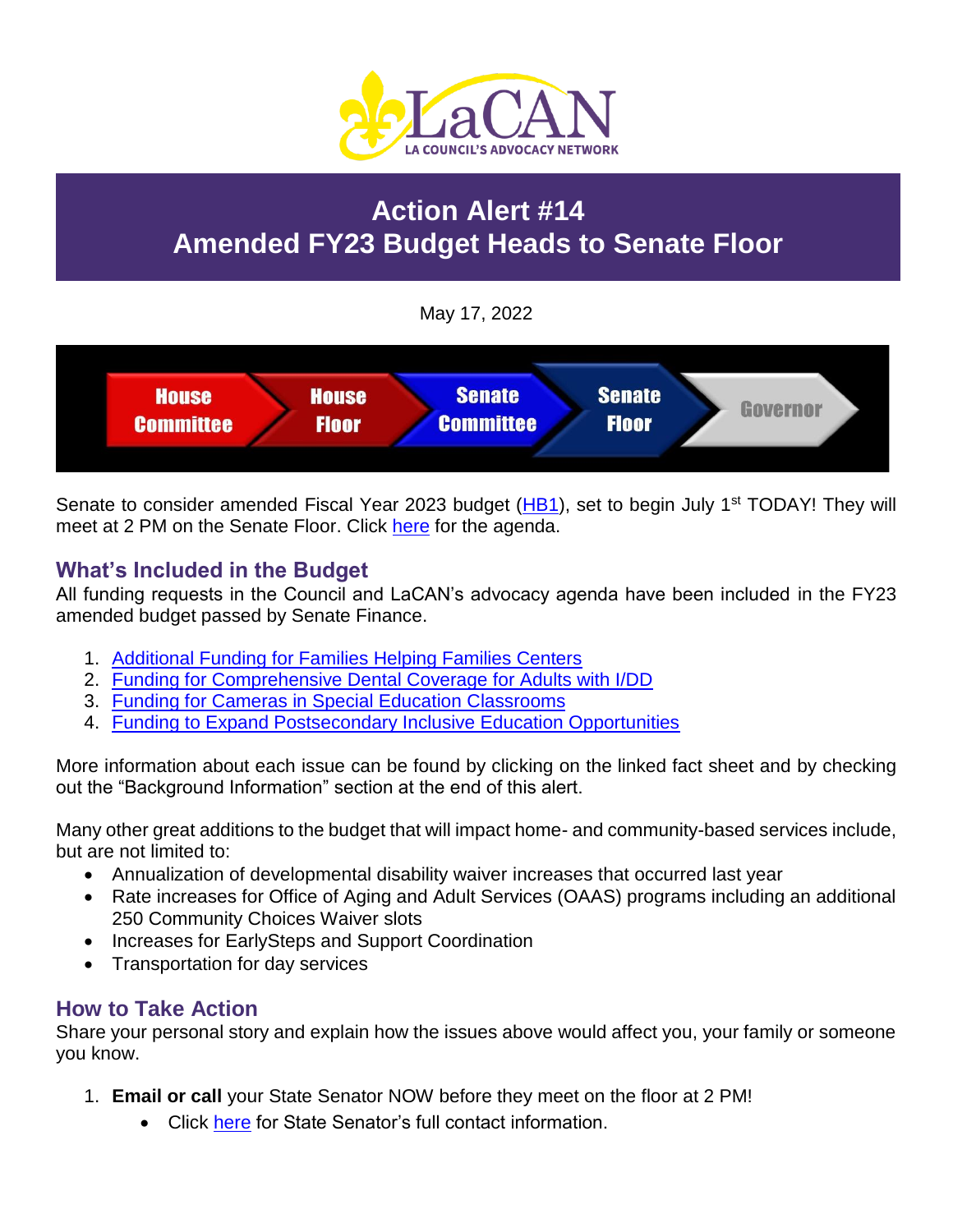- Don't know your State Senator? Click [here](https://www.legis.la.gov/legis/FindMyLegislators.aspx) and enter your home address. The second person listed will be your State Senator.
- With your comments, please ensure to include your name, address, phone number, email address, bill number (HB1) and a thank you to your Senator for prioritizing the needs of individuals with intellectual and developmental disabilities (I/DD)!

If you need more information or would like help contacting your State Senator, reach out to your LaCAN [Leader](https://laddc.org/initiatives/community-living-and-self-determination/community-supports/current-initiatives/lacan/lacan-leaders/) today!

## **Get Involved Virtually!**

- Watch committee meetings live from the [legislature's website.](https://www.legis.la.gov/legis/home.aspx) When the meeting is in progress, click the camera icon to access the broadcast.
- Host committee watch parties on social media and/or post a video sharing your personal story
	- o Tag your friends, representatives, senators, and policymakers
	- o Use hashtags #LaDDC, #lalege, #LaCAN
- Email, tweet, message, etc. members of the committee before and during the committee meeting and share how the issues above will impact you/your loved ones

### **Tips & Tools for Advocacy**

Looking for tips and tools to help you in your advocacy? Check out the Council's [Advocacy 101](https://laddc.org/initiatives/community-living-and-self-determination/quality-assurance/current-initiatives/advocacy-101/) page. You can also find tips for:

- [Writing/emailing your legislators](https://laddc.org/initiatives/community-living-and-self-determination/quality-assurance/current-initiatives/advocacy-101/how-to/writeemail-your-policymaker/)
- [Calling your legislators](https://laddc.org/initiatives/community-living-and-self-determination/quality-assurance/current-initiatives/advocacy-101/how-to/call-your-policymaker/)
- [Writing your story](https://laddc.org/initiatives/community-living-and-self-determination/quality-assurance/current-initiatives/advocacy-101/how-to/write-your-story/)

# **Confirm Your Action**

- **Email your [LaCAN Leader](https://laddc.org/initiatives/community-living-and-self-determination/community-supports/current-initiatives/lacan/lacan-leaders/) after you take action or just respond to this email.**
- Why confirm your action? This helps the Council know how effective we are reaching you with important information and engaging members across our state in advocacy for systems change.

# **Background Information**

#### [Additional Funding for Families Helping Families Centers](https://laddc.org/wp-content/uploads/2022/03/FHF-Fact-Sheet-3.18.22-1.pdf)

- Every DD Council state dollar goes to nine FHF Centers that contract with the Council.
- Last year, the legislature appropriated an *additional* \$500,000 in state general fund to the DD Council's budget for the sole purpose of doubling the funding for the nine FHF Centers the Council contracts with. This was the first increase since the early 2000's.
- Originally this additional funding was not included in the budget despite the Council's request. Fortunately, it was amended into the proposed FY23 budget by House Appropriations.

#### [Funding for Comprehensive Dental Coverage for Adults with I/DD](https://laddc.org/wp-content/uploads/2021/12/Dental-Funding-Fact-Sheet-12.17.21.pdf)

- [Act 450 of 2021](https://www.legis.la.gov/legis/ViewDocument.aspx?d=1236011) by Representative Butler ensures Medicaid coverage for comprehensive dental care be provided to all adults enrolled in any Medicaid waiver program for persons with I/DD.
- \$5.3 million in state general fund was included in the proposed FY23 budget to ensure these services are provided to those that need it most! Additional funding was also allocated to provide services to individuals with intellectual and developmental disabilities who reside in Intermediate Care Facilities.
- For more information, check out the [Formal Report by the Louisiana Dental Task Force for Adults](https://laddc.org/wp-content/uploads/2021/02/Formal-Report-of-the-LA-SAC-Dental-Task-Force-1.pdf)  [with I/DD](https://laddc.org/wp-content/uploads/2021/02/Formal-Report-of-the-LA-SAC-Dental-Task-Force-1.pdf) and their [Adults with I/DD Dental Graphic.](https://laddc.org/wp-content/uploads/2021/04/Adults-with-I-DD-Dental-Infographic-8-x-11.pdf)